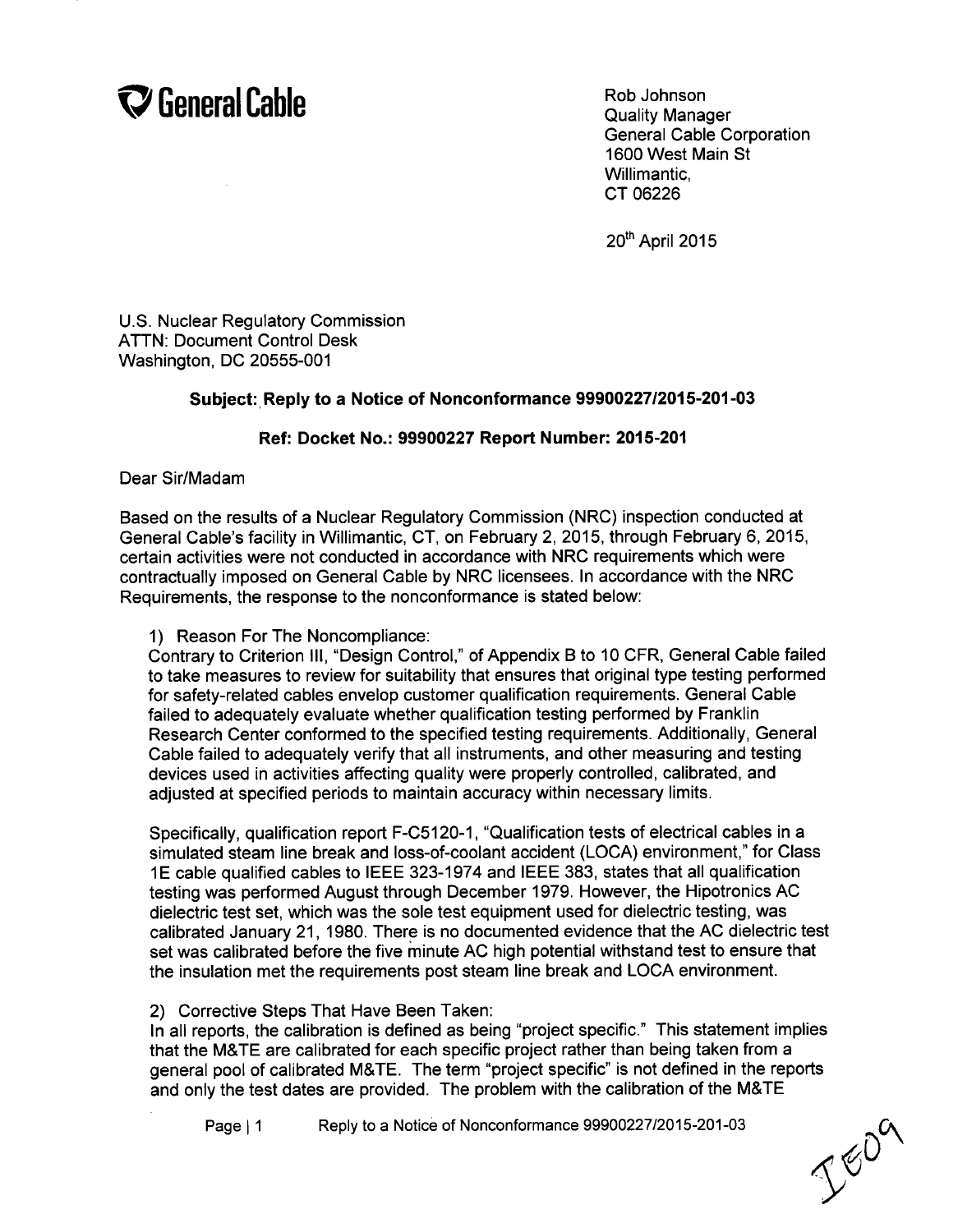falling within the "Period of Test Program" is in question. The following are the "Period of Test Program" for the subject test report.

• Report F-C5120-1, August through December 1979, Project C5120

The M&TE used for the Dielectric Withstand Tests for specimens contained in the F-C5120-1 report has been questioned as to their proper calibration for the post-DBE final Dielectric Withstand Test. It was stated in the NRC Nonconformance that only a Hipotronics AC Dielectric Test Set was utilized for testing but in reality two (2) test instruments, a Beckman Instruments Breakdown Test Set and a Hipotronics AC Dielectric Test Set, are listed in the report as shown in Table 1 that were available to be used. These two Dielectric Test Sets are capable of performing the required tests.

| <b>Beckman Instruments</b><br><b>Breakdown Test Set</b> | <b>Instrument Number</b> | 4217507                       |  |  |  |  |  |  |
|---------------------------------------------------------|--------------------------|-------------------------------|--|--|--|--|--|--|
|                                                         | <b>Type/Model Number</b> | 1600                          |  |  |  |  |  |  |
|                                                         | <b>Serial Number</b>     | 77145                         |  |  |  |  |  |  |
|                                                         | Range/Features           | 10KV AC/DC, 10mA AC/DC        |  |  |  |  |  |  |
|                                                         | Accuracy                 | 3.0% of Full Scale            |  |  |  |  |  |  |
|                                                         | Calibration F-C5120-1    | 10/15/1979 - 4/14/1980        |  |  |  |  |  |  |
| <b>Hipotronics</b><br><b>AC Dielectric Test Set</b>     | <b>Instrument Number</b> | 18299                         |  |  |  |  |  |  |
|                                                         | <b>Type/Model Number</b> | 715-10                        |  |  |  |  |  |  |
|                                                         | <b>Serial Number</b>     | 76-26386                      |  |  |  |  |  |  |
|                                                         | Range/Features           | 0-15KV AC, 750mA              |  |  |  |  |  |  |
|                                                         | Accuracy                 | 2.0% at $\frac{2}{3}$ of Span |  |  |  |  |  |  |
|                                                         | Calibration F-C5120-1    | 1/21/1980 - 1/21/1981         |  |  |  |  |  |  |

Table 1 - Dielectric Withstand Test M&TE (information from F-C5120-1)

A testing timeline was constructed based on the Franklin Report and General Cable's recent experiences with the qualification of 60 year cables. The testing timeline supports completion of testing in December 1979 as shown in Table 2.

- **"** Irradiation of the test samples was performed at Isomedix between 10/13/79 and 11/4/1979.
- Upon FRC receipt of the irradiated cables inspection and evaluation prior to installation in the test chambers would have been performed. This probably occurred during the week of 11/12/79.
- The cables would then be installed in the test chambers and instrumentation connected. This probably occurred during the second half of November 1979.
- \* The 33 day LOCA was likely started during the second half of November 1979 in order to be completed in the second half of December 1979.
- The Mandrel Bend and Dielectric Withstand Tests required by IEEE 383-1974 would likely have been completed before the New Year (1980) since the test program ended in December 1979 per the Franklin Report.
- **"** The Dielectric Withstand Test would have been accomplished using the Beckman Test Set which was in calibration. This test set was capable of performing all the required testing for all cable test specimens.
- **"** The Hipotronics Test Set was listed but not used based on M&TE calibrated for each specific project. The reason for listing the Hipotronics Test Set is unknown. Our experience is that the test laboratories keep alternate instruments on hand if any unforeseen instrument breakdown occurs.

Page **1** 2 Reply to a Notice of Nonconformance 99900227/2015-201-03